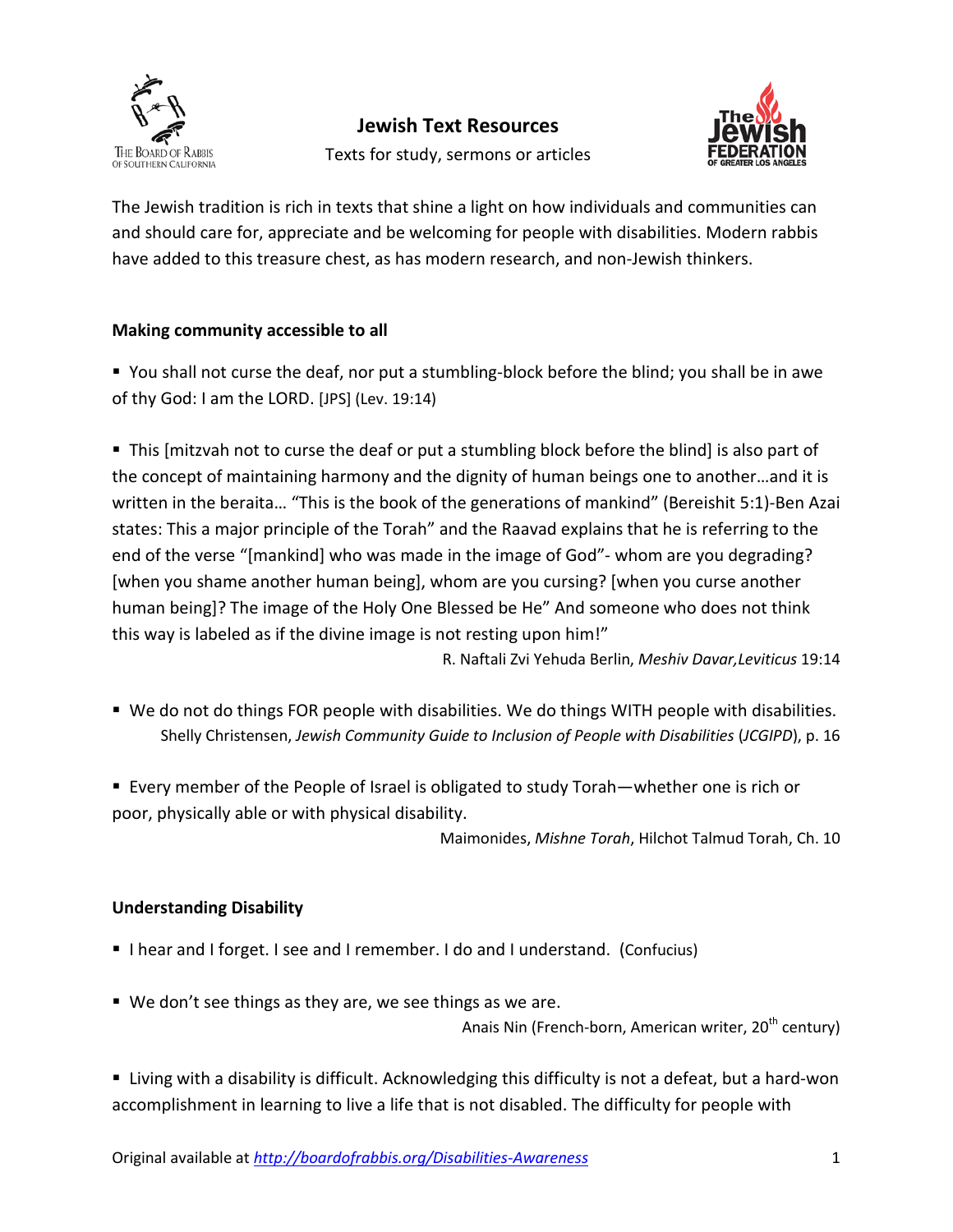disabilities has two parts—living our ordinary, but difficult lives, and changing structures, beliefs, and attitudes that prevent us from living ordinarily.

> Nancy Lynn Eiesland, author of *The Disabled God*, professor at Emory University Cited in *Barriers to Bridges*, National Organization on Disability

 Having a disability is not what defines a person. A person with a disability is not known as "the woman in the wheelchair." She should be known as Sarah, who is an artist, a teacher, a student or a congregant. She is also a person with a disability. [This is known as "People-First Language."]

Shelly Christensen, *JCGIPD*, p. 16

■ Inclusion is not a "one size fits all" proposition. When in doubt-ASK!

Shelly Christensen, *JCGIPD*, p. 21.

### **Welcoming community, holy community**

 Jews are commanded to open their homes to visitors, particularly the poor and learned. Jews are not to convert their homes into fortresses, protecting the nuclear family from invasion, but to sensitize their children to other people by inviting visitors regularly into their homes. The house is not to be a refuge, but a bridge—if the analogy can be imagined, a kind of spiritually self-aware hotel.

Rabbi Arnold Jacob Wolf, *Unfinished Rabbi* (Chicago: Ivan R. Dee, 1998), p. 60

For my house shall be a house of prayer for all people. (Is. 56:5)

 Shammai used to say, "Make Torah your main occupation; say little and do much; and greet every person with a friendly face." (Pirkei Avot 1:15)

The house of worship represents one place where the barriers fall and we all stand equal before God.

Rabbi Harold Kushner

A welcoming congregation or organization offers:

empowerment, not pity advocacy, not avoidance support, not stigma (from *Barriers to Bridges*, National Organization on Disability)

 Because when I imagine one of our great forefathers, one of the *avot* that graces so many of our blessings, was damaged, my appreciation for our spiritual tradition goes enormously....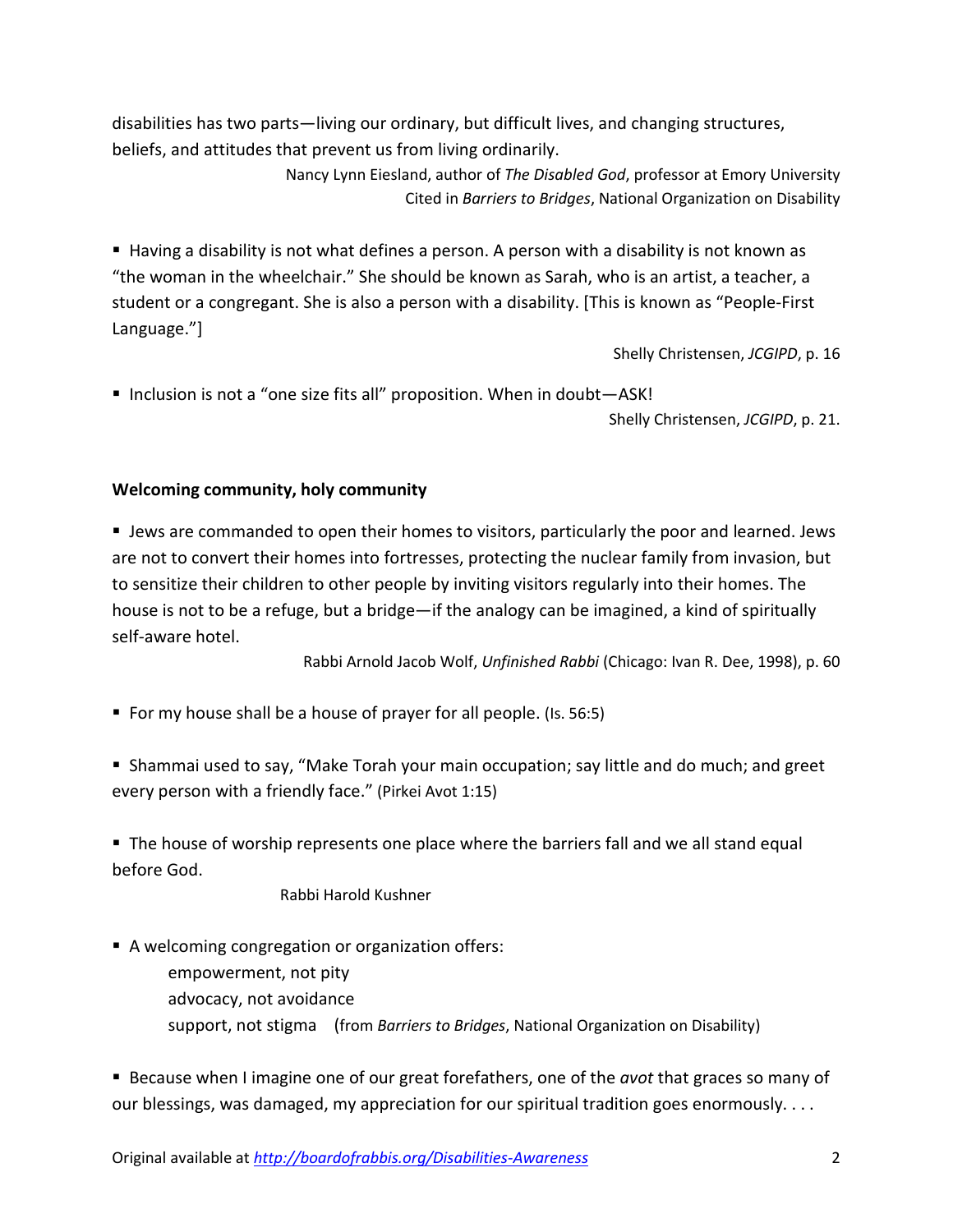Isaac is a whole different kind of role model. Isaac is the one almost disposed of, sacrificed, and yet he perseveres. With all of his limitations, his woundedness, he marries and raises two children—he *affirms life* from his place of woundedness. Maybe this is why he loves Esauv so much. Maybe he knows that Jacob is to inherit the mantle, but deeply feels Esauv's pain and rejection, and does all that he can to soothe and comfort him. Maybe we are meant to return to this story every year on Rosh Hashanah not because of Abraham's last-minute decision *not* to sacrifice Isaac, but because we learn that Isaac, who was disadvantaged to begin with, was able to overcome this horrific decision and make a life.

Rabbi Dan Goldblatt, of Beth Chaim Congregation in Danville, CA

#### **Valuing difference**

 A gem in the mouths of the Rabbis of Yavneh: I am God's creature and my fellow is God's creature. My work is in the city and their work is in the field. I rise early for my work and they rise early for their work. Just as they do not presume to do my work, so I do not presume to do their work. Will you say, I do (learn) much and they do (learn) little? We have a tradition: One may do much or one may do little; it is all the same, provided one directs one's heart to heaven. Babylonian Talmud, *Brachot* 17a

Soncino translation, edited by Iris Koller for accessibility and gender neutrality

It is better if the Prayer-Reader is deformed. God is not like a king of flesh and blood who uses whole vessels and throws away those that are broken. God prefers broken vessels, as the Psalmist declares, "A broken heart and a contrite heart, O God, Thou will not despise." (Ps. 51:19) [JPS]

Rabbi Meir of Rotherberg, *Teshuvot Pesakim u-Minhagim* I, 53

 Blessing upon seeing a differently-formed person: "Praised are You, Adonai our God, Ruler of the Universe, Creator of a variety of creations!" (Based on Babylonian Talmud, *Brachot* 58b)

**Blessing upon seeing a crowd of Jews: "Blessed is God who discerns secrets, for the mind of** one does not alike another, nor is the face of one like another." (Babylonian Talmud, *Brachot* 58a)

 Many have learned that . . . A person who hears less may see more. One who sees less may perceive more. One who speaks slowly may have more to say. A person who moves with difficulty may have a clearer sense of direction.

> G. Thornburgh, *That All May Worship: an Interfaith Welcome to People with Disabilities*, National Organization on Disability, Washington, D.C. (2000).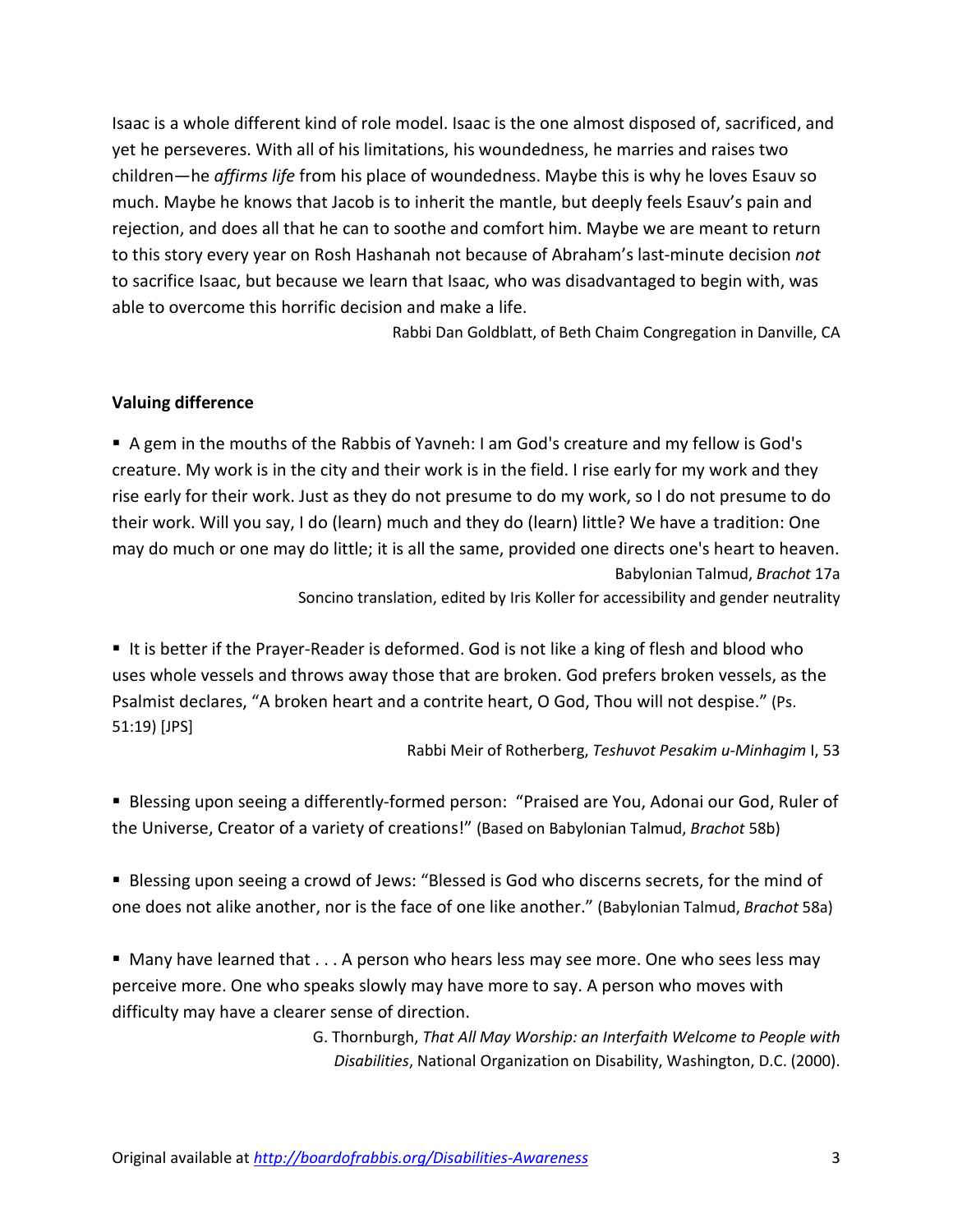Why was only one person created by God on the sixth day of creation? It is to indicate the greatness of the Holy One, Blessed be God. A human beings mints many coins from the same mold, and they are all identical. But the Holy One, Blessed by God, strikes us all from the mold of the first human and each one of us is unique. Mishnah Sanhedrin 4:5

 The Torah reminds us that we are made "b'tzelem Elohim," in the image of God. If God is infinite, then every creature made in God's image will reflect a different finite aspect of that infinite Source of life. Rabbi Brad Artson, Walking in a Crowd, Standing Alone: Shabbat Parashat Pinchas

 Finally, I can see in my son, a beautiful soul, and a zisen neshomeh trying to express itself, and I see his sickness trying to shut him in. I see Jacob beating against the limits of his autism, struggling to emerge. I know my Jacob from the inside out, and I know that my Jacob is not his illness. But I also see people shying away from Jacob — confusing his illness for him and not seeing the beautiful boy but seeing instead a label, autism. Jacob isn't autism and Jacob isn't autistic. Jacob is Jacob. And he is like every other child, precious, and sweet, and beautiful if you can learn to address him in a way that he can respond to. It takes effort. It takes starting with Jacob's illness and working toward Jacob's soul, so that his label is a tool, not an obstruction. We live in a world of labels; we live in a world of division. We live in a world that sees only the label and dismisses the person beyond the label. We don't take time to see the person who that label is hiding, who that label is distorting and covering. I have learned that everybody is somebody's Jacob. And every Jacob has parents who, like me, pray that someone out there will be able to see their "Jacob" with love and with compassion. That some kind soul will look beyond the label and will care for their child with kindness and warmth.

We all need to see other people as worthy of our love, not just the ones who are easy to love or to respect, but most particularly those who are not: the nudnik who won't leave you alone, that's somebody's Jacob. The person at work who keeps saying those annoying things, that's somebody's Jacob. The fellow congregant everyone avoids after services, she is somebody's Jacob.

> Rabbi Brad Artson, "Everyone is Someone's Jacob: What I've Learned from My Autistic Son," <http://judaism.ajula.edu/Content/ContentUnit.asp?CID=1527&u=5159&t=0>

#### **Human Dignity**

 A Tanna retold this before Rabbi Nachman son of Yitzchak: One who embarrasses another in public, it is as if he shed his blood. (Babylonian Talmud, *Baba Mezia* 58b, American Jewish World Service translation)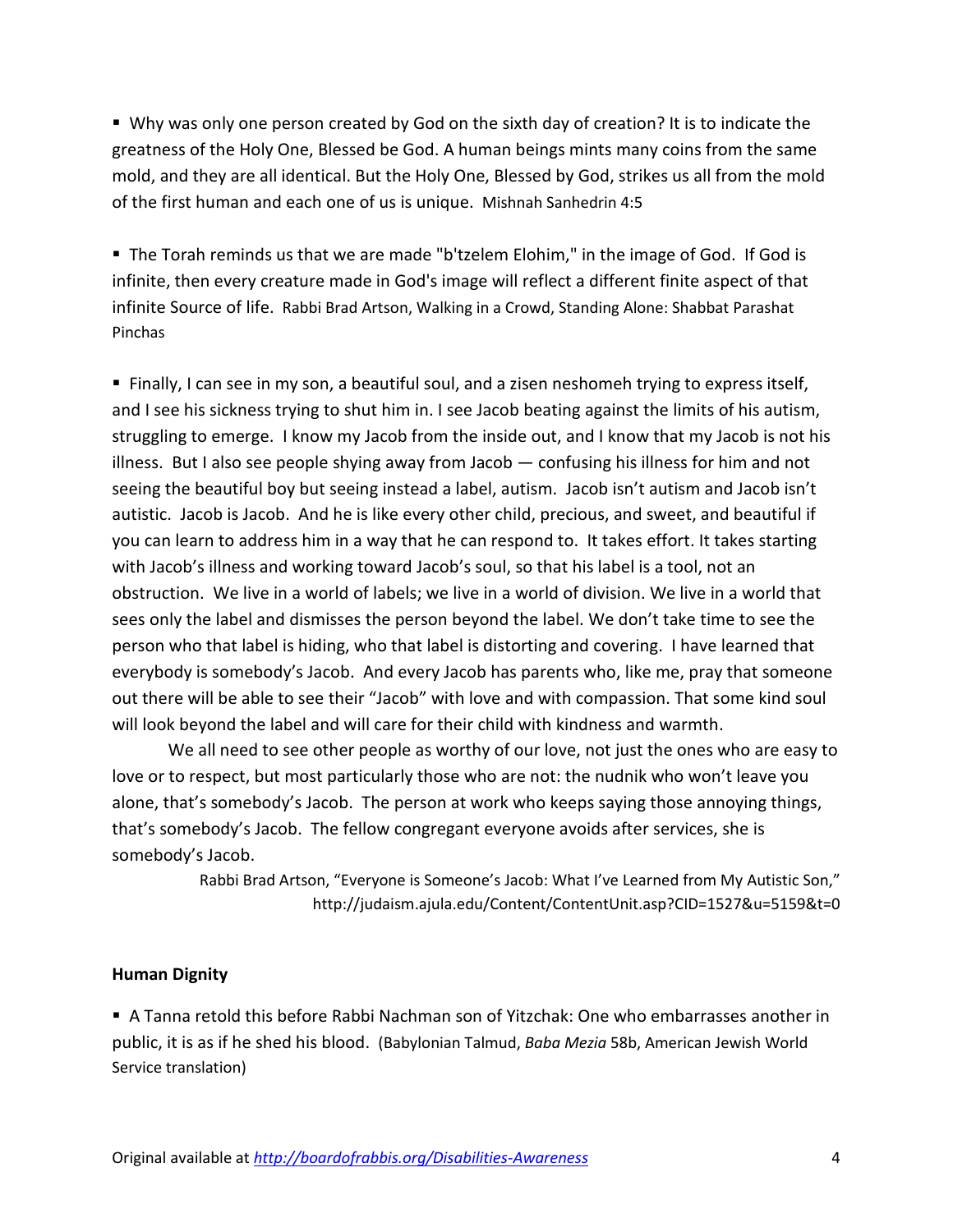Come and learn: Human dignity is so important that it supersedes even a biblical prohibition. Babylonian Talmud, *Brachot* 19b, Soncino translation

 This [mitzvah not to curse the deaf or put a stumbling block before the blind] is also part of the concept of maintaining harmony and the dignity of human beings one to another…and it is written in the beraita… "This is the book of the generations of mankind" (Bereishit 5:1)-Ben Azai states: This a major principle of the Torah" and the Raavad explains that he is referring to the end of the verse "[mankind] who was made in the image of God"- whom are you degrading? [when you shame another human being], whom are you cursing? [when you curse another human being]? The image of the Holy One Blessed be He" And someone who does not think this way is labeled as if the divine image is not resting upon them!"

R. Naftali Zvi Yehuda Berlin, *HaEmek HaDavar* on Leviticus 19:14

 A procession of angels pass before each person, and the heralds go before them, saying, "Make way for the image of God!" (Deut. Rabbah, 4:4)

■ Ben Azzai taught, "Do not disdain any person. Do not underrate the importance of anything for there is no person who does not have his hour, and there is no thing without its place in the sun."

Pirkei Avot 4:3

- God saw everything that God had made, and behold, it was very good. (Gen. 1:31)
- It is with the heart that one sees rightly; what is essential is invisible to the eye.

Antoine de Saint Exupery, *The Little Prince*

#### **Responsibility to care for others**

If there be among you a needy person, you shall not harden your heart, but you shall surely open your hand. (Deut. 15:7)

■ Our worth is not what we do; it is that we are. What is precious is simply that being ourselves, we bring something precious into the world. We don't have to earn God's love, and we don't have to earn each other's. Each of us is infinitely precious being ourselves and we need to acknowledge that — a gift from my son. The Talmud teaches us "rachmana leiba'i," God wants only the heart. And if we have heart, we have everything and if we don't have heart, no degree, no income, no wealth and fame can compensate for its lack.